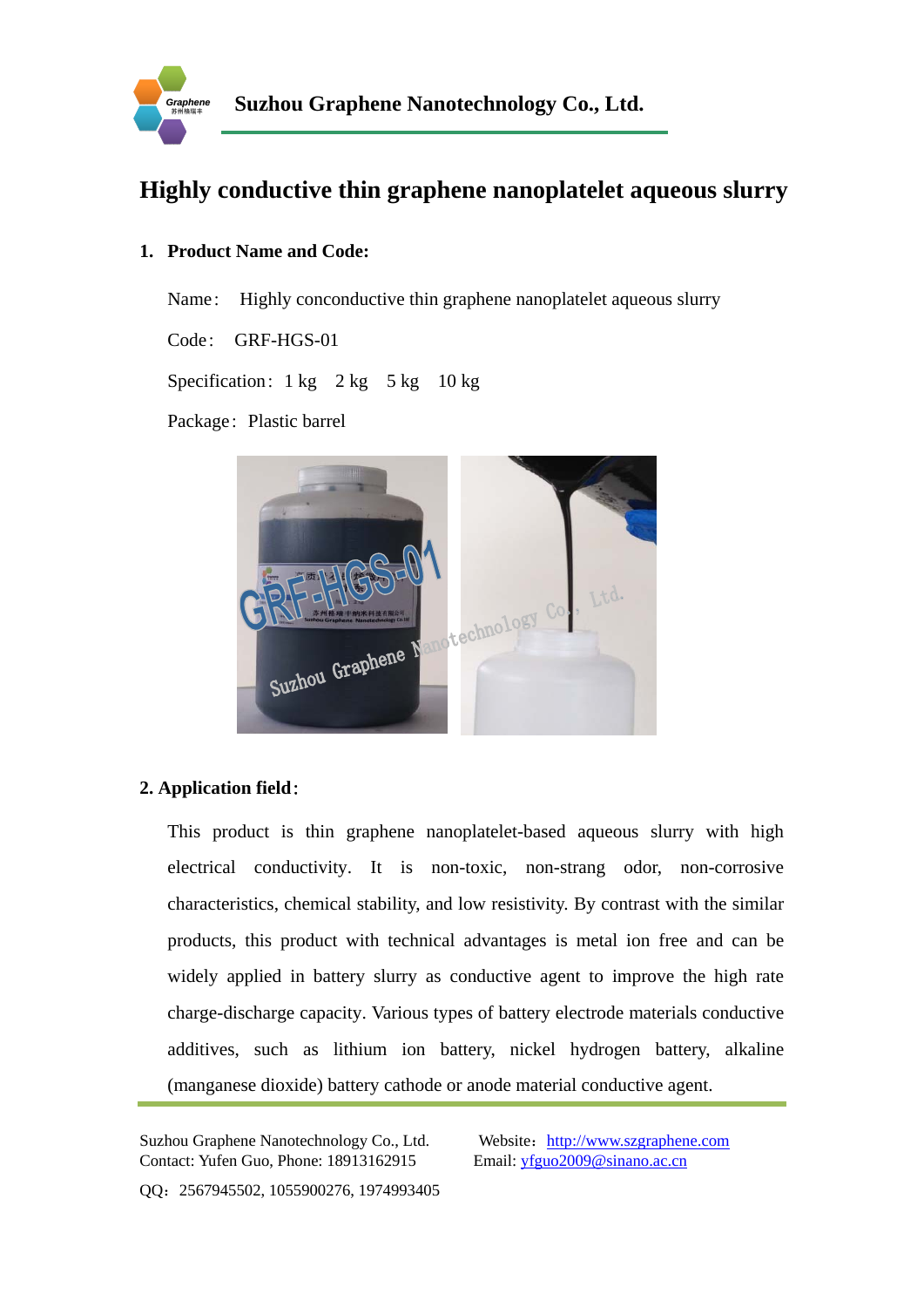

- Lithium ion and nickel-hydrogen battery—as high conductive components in battery slurry.
- Supercapacitor —conductive reagents of the supercapacitor electrodes.
- Specialty printing, 3D printing, electronic printing industry conductive inks, such as screen printing, offset printing, RFID (radio frequency identification
- Printed circuit board(PCB) of electronic production, such as Printed membrane switches, control equipment, industrial computers, telecommunications equipment.
- Other conductive industry.

#### **3. Parameter**

| <b>Composition</b>             | <b>Content</b> | Unit   |
|--------------------------------|----------------|--------|
| Thin graphene<br>nanoplatelets | $1 - 10$       | $wt\%$ |
| Dispersant                     | $1-5$          | $wt\%$ |
| Assistant reagent              | $1 - 5$        | $wt\%$ |
| Water                          | 80-95          | $wt\%$ |
| <b>Viscosity</b>               | 2000-9000      | mPas   |

#### **4. Product instructions**

- $\blacksquare$  The product is black or leaden viscous liquid. A little precipitation may be appear but not harmful. Shake well or stir after stored for a long time.
- The product should be sealed and stored in a dry dark environment and the temperature should not be higher than 40 ℃. Keep away from fire, harmful gas, volatile or pollution substances.
- Packing: plastic bottles or drums.

Suzhou Graphene Nanotechnology Co., Ltd. Website: http://www.szgraphene.com Contact: Yufen Guo, Phone: 18913162915 Email: yfguo2009@sinano.ac.cn

QQ:2567945502, 1055900276, 1974993405